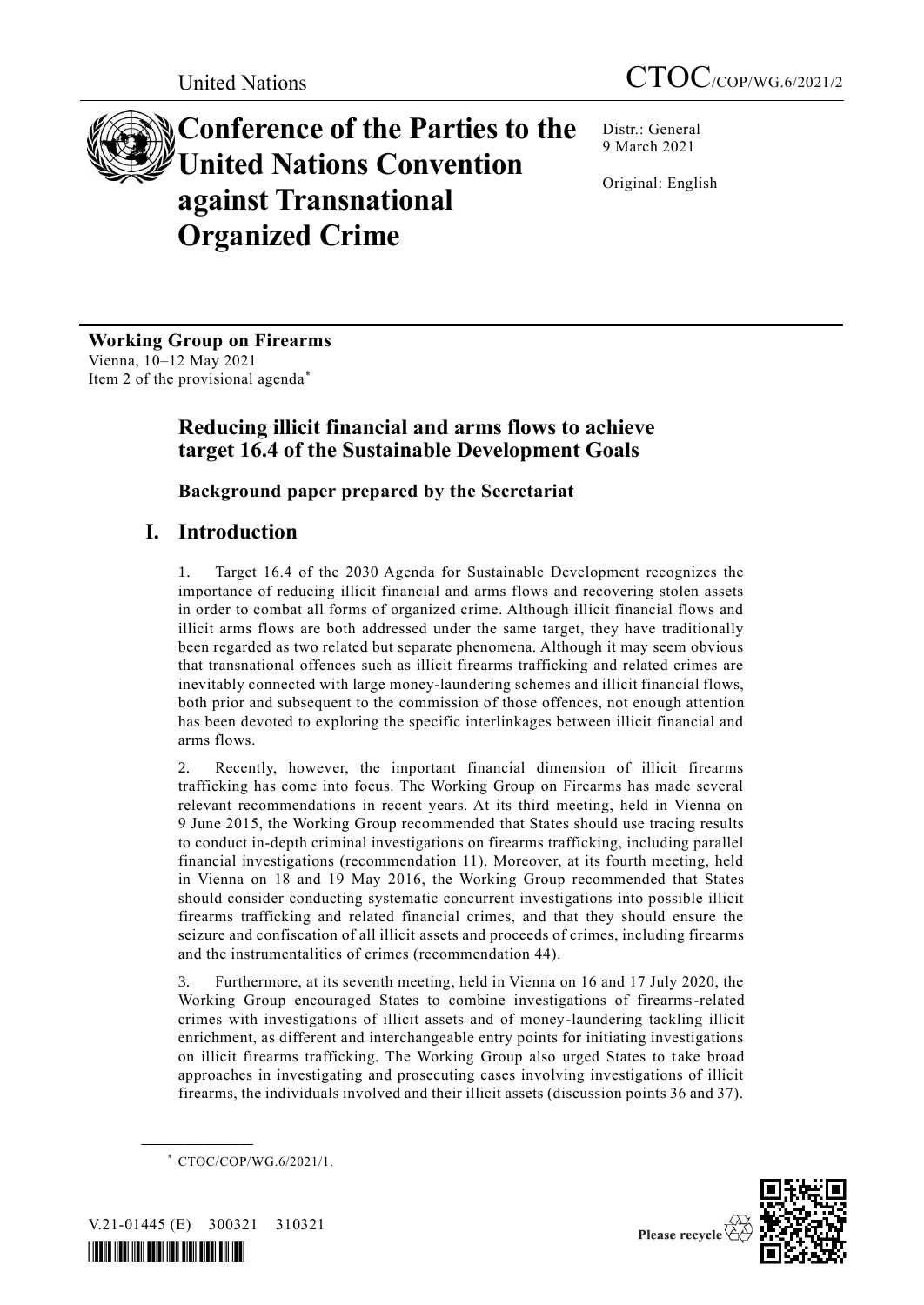4. Consequently, in its resolutions 8/3 and 9/2, the Conference of the Parties to the United Nations Convention against Transnational Organized Crime called upon States parties to use tracing results to conduct in-depth criminal investigations on illicit trafficking in firearms, including parallel financial or other investigations and invited States parties to promote investigations of firearms-related crimes that are combined with investigations of illicit assets and money-laundering, in order to dismantle the trafficking networks behind illicit arms transfers and gather intelligence on suspicious transactions, for the achievement of target 16.4 of the Sustainable Development Goals.

5. Fruitful debates on the interlinkages between illicit financial and arms flows have also been held in other forums. The Financial Action Task Force, for instance, identified illicit arms trafficking as one of the four priorities to pursue under its new presidency (2020–2022) and highlighted that illicit arms trafficking was not only a predicate offence for money-laundering, but also a source of terrorism financing.<sup>1</sup> The Task Force can avail itself of a list of Security Council resolutions in which the Council has addressed the financing of terrorist acts and the supply of weapons to terrorists<sup>2</sup> and called upon Member States to analyse financial intelligence regarding suspected organized crime activities that support terrorism, including illicit arms trafficking.<sup>3</sup>

6. The present paper explores the interlinkages between illicit financial and arms flows in the context of Sustainable Development Goal 16 and provides an overview of relevant types of financial flows and the most prevalent economic crimes in the context of illicit arms flows. In addition, the paper explores how criminal and financial investigations into both illicit financial and arms flows can mutually reinforce each other.

# **II. Illicit financial and arms flows in the context of the 2030 Agenda for Sustainable Development**

7. Sustainable Development Goal 16 is aimed at promoting just, peaceful and inclusive societies for sustainable development, providing access to justice for all and building effective, accountable and inclusive institutions at all levels. Within the Goal, target 16.4 strives to significantly reduce illicit financial and arms flows, strengthen the recovery and return of stolen assets and combat all forms of organized crime. It is no coincidence that among the many manifestations of organized crime, Member States have singled out illicit financial and arms flows, since these flows are particularly powerful factors in enabling and catalysing various forms of organized crime and terrorism. The indicators that have been identified and approved for the monitoring of target 16.4 also focus on illicit financial and arms flows: indicator 16.4.1 measures the total value of inward and outward illicit financial flows, while indicator 16.4.2 measures the proportion of seized, found or surrendered arms whose illicit origin or context has been traced or established by a competent authority in line with international instruments. The premise of indicator 16.4.1 is that criminal activities, which give rise to, or are associated with, illicit financial flows, represent a major challenge to sustainable development.<sup>4</sup> In the same vein, the Programme of Action to Prevent, Combat and Eradicate the Illicit Trade in Small Arms and Light Weapons in All Its Aspects not only includes measures that directly address the illegal manufacture, trade, stockpiling, transfer and possession of illicit small arms and light

<sup>1</sup> Financial Action Task Force, "Priorities for the Financial Action Task Force (FATF) under the German Presidency: objectives for 2020 – 2022" (Paris, 2020), p. 3.

<sup>2</sup> Security Council resolutions [1373 \(2001\)](https://undocs.org/S/RES/1373(2001)) and [2370 \(2017\).](https://undocs.org/S/RES/2370(2017))

<sup>3</sup> Security Council resolution [2482 \(2019\),](https://undocs.org/S/RES/2482(2019)) paras. 2 and 15 (d); see also Council resolution [2462 \(2019\).](https://undocs.org/S/RES/2462(2019))

<sup>4</sup> United Nations, "Statistics Division", Global SDG Indicators database, Metadata repository, Target 16.4.1. Available at [https://unstats.un.org](https://unstats.un.org/)**Error! Hyperlink reference not valid.**.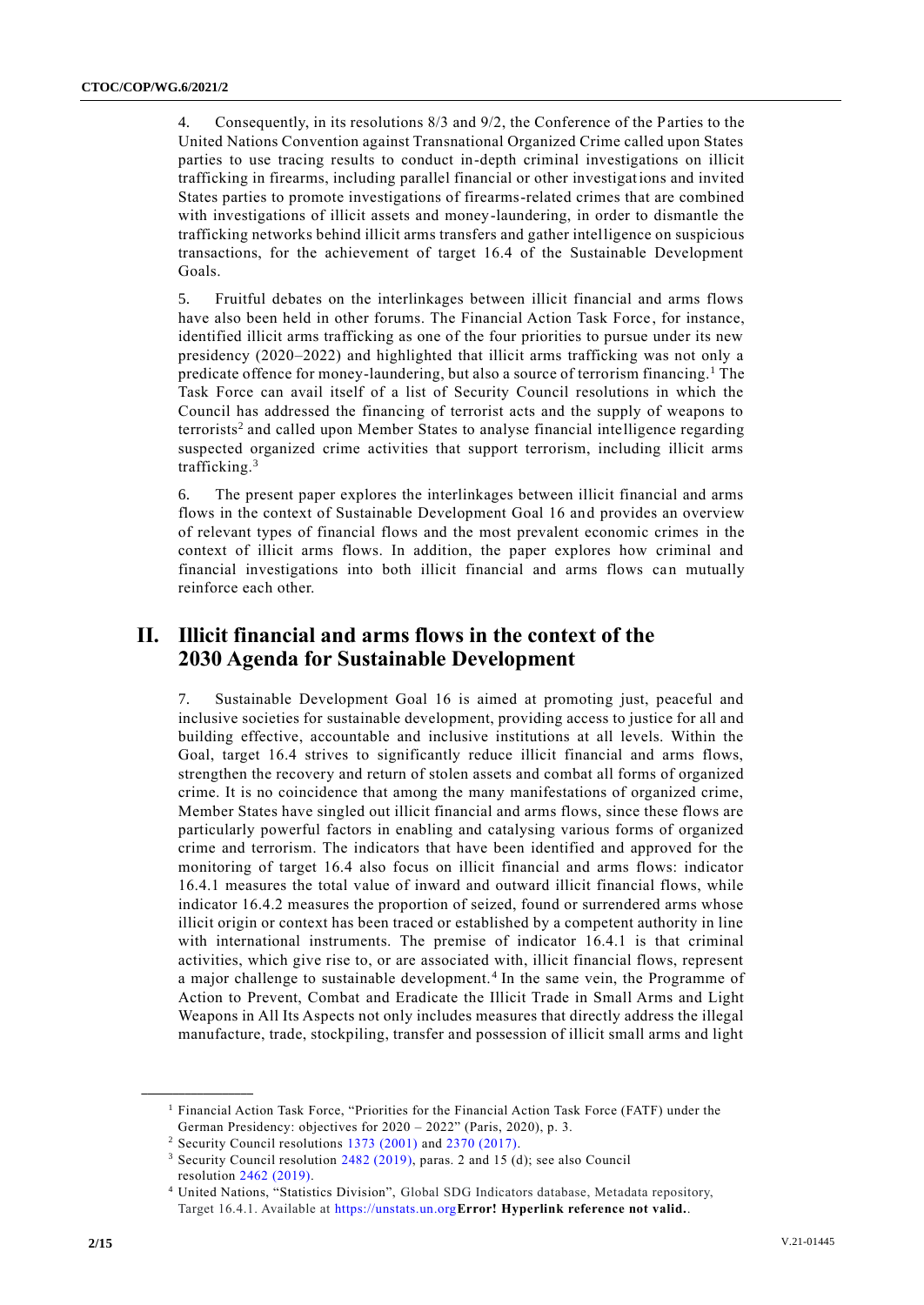weapons, but it also explicitly underscores the importance of identifying groups and individuals engaged in financing for their acquisition. <sup>5</sup>

8. Although corruption may, like other crimes, generate or facilitate illicit financial flows, a separate target 16.5 is aimed at substantially reducing corruption and bribery in all their forms. Member States have acknowledged the corrosive effects that crime can have on societies, fuelling inequality and injustice, and therefore recognize the importance of addressing crime for the achievement of Sustainable Development Goal 16.

9. It is noteworthy that the Sustainable Development Goals use the term "illicit arms flows", which is not defined under any international instrument and is broader in meaning than the term "illicit trafficking" as used in the Protocol against the Illicit Manufacturing of and Trafficking in Firearms, Their Parts and Components and Ammunition, supplementing the United Nations Convention against Transnational Organized Crime. On the basis of the definition of "illicit arms" contained in the International Instrument to Enable States to Identify and Trace, in a Timely and Reliable Manner, Illicit Small Arms and Light Weapons, and for the purpose of this background paper, the term "illicit arms flows" will refer to dealing in firearms, their parts and components and ammunition that are considered illicit under domestic law, that are transferred in violation of an arms embargo, that are not marked properly and that are manufactured or transferred without the required authorization or licence.<sup>6</sup>

# **III. Financial aspect of illicit arms flows: a typology**

10. Trafficking in illicit firearms is a lucrative business. Illicit arms flows thus inherently and inextricably involve financial transactions.

11. The United Nations Office on Drugs and Crime (UNODC) *Global Study on Firearms Trafficking 2020* found that prices for illicit firearms are generally significantly higher than for licit firearms owing to the considerable risks and costs involved in trafficking activities.<sup>7</sup> Those who acquire firearms often finance their firearms purchases through various profit-oriented criminal activities, such as kidnapping for ransom, drug trafficking, piracy and the smuggling of migrants, as well as terrorist fund-raising campaigns, generate illicit financial flows. Consequently, illicit arms dealers receive payment for the products and services they provide to petty criminals, criminal organizations and terrorists through unlawful money transfers, which they generally cannot deposit in a regular bank account, except through money-laundering.

12. Financial flows that are prevalent in illicit dealing related to firearms can be roughly divided into the following four categories: (a) cash flows; (b) wire transfers; (c) money or value transfer services; and (d) virtual asset transfers. Barter (also referred to as "in kind" or "in trade") is not a financial flow by definition but is also addressed in this paper in order to provide a more complete picture, given that some are of a view that financial flows should include not only money and capital, but also non-monetary forms of value.<sup>8</sup>

<sup>5</sup> [A/CONF.192/15,](https://undocs.org/en/A/CONF.192/15%20(SUPP)) chap. IV, sect. II, para. 6; reiterated by the General Assembly in its resolution [74/60.](http://undocs.org/A/RES/74/60)

<sup>6</sup> See the definition of illicit small arms and light weapons in article II, paragraph 6, of the International Instrument to Enable States to Identify and Trace, in a Timely and Reliable Manner, Illicit Small Arms and Light Weapons.

<sup>7</sup> United Nations Publication, 2020, p. 58 ff.

<sup>8</sup> Mark Bromley, Marina Caparini and Alfredo Malaret, "Measuring illicit arms and financial flows: improving the assessment of Sustainable Development Goal 16", SIPRI Background Paper (Stockholm, Stockholm International Peace Research Institute, July 2019), p. 6.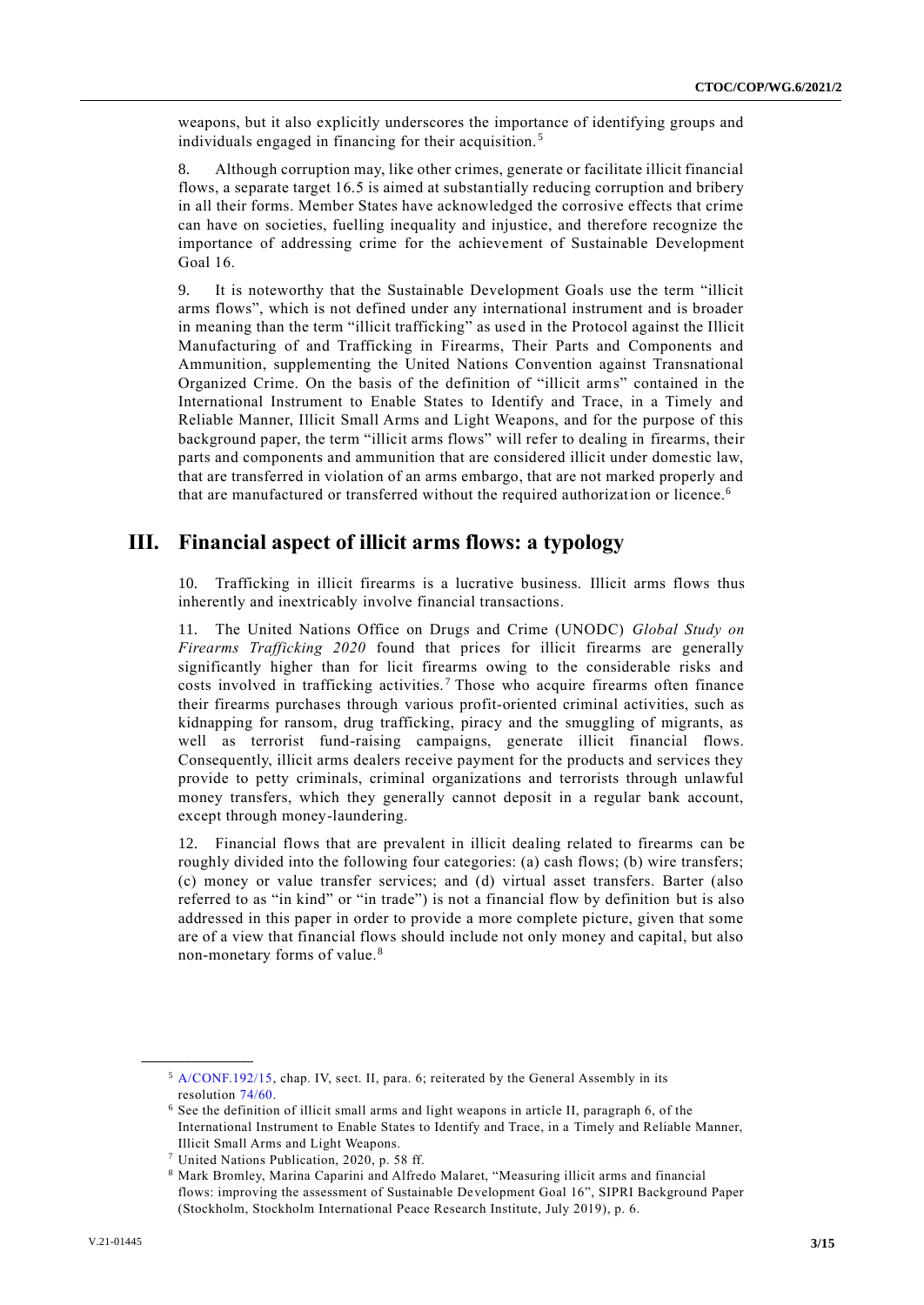### **Cash flows**

13. Cash transactions are the most informal type of financial transaction. Since they are made outside the highly regulated and supervised financial sector, they leave no trace and are difficult or even impossible to track. Therefore, cash is the most common medium of exchange not only in informal economies but also in black markets; it is used for many types of criminal transactions involving illicit commodities, particularly drugs, and is relatively common in illicit dealing in firearms, their parts and components and ammunition.

14. The transfer of large amounts of cash between different parties to illicit arms flows often requires the use of cash couriers. The establishment of a declaration and/or disclosure system for cross-border cash transfers, corresponding sanctions in cases of false declarations or disclosures and the power to seize and confiscate money that is suspected to be related to terrorist financing or money-laundering and/or that is falsely declared or disclosed may aid in the detection of the physical transportation of cash and cheques across borders.<sup>9</sup> In 2017 at Milan Malpensa Airport, for instance, a suspicious currency declaration of more than 297,000 euros led to the dismantling of a network involved in firearms trafficking<sup>10</sup> (for more information, see para. 30).

## **Wire transfers**

15. Formal financial instruments such as wire transfers are often subject to a strict regulatory system that governs the global financial sector and includes identification requirements for account holders and beneficiaries and long retention periods for transaction data. The system is aimed at preventing terrorists and criminals from moving their funds and at detecting such misuse when it occurs through the creation of measures to trace all wire transfers and to assist law enforcement and prosecutorial authorities in detecting, investigating and prosecuting terrorists and other criminals and identifying their assets.<sup>11</sup> Hence, the use of wire transfers may require additional levels of layering and concealment, including the use of offshore bank accounts or trade misinvoicing, in order to go undetected.

16. A noted example of the use of wire transfers to conceal the profits of illicit arms brokering is the case of the British arms dealer, Gary Hyde, who, in December 2012, was found guilty of breaching national trade controls by failing to apply for a licence to broker an arms deal between China and Nigeria in 2007 that had been authorized by both countries and that included the delivery of 40,000 AK-47 assault rifles, 30,000 rifles, 10,000 pistols and 32 million rounds of ammunition. The profits from the deal, amounting to more than \$1 million, were concealed in a bank account in Lichtenstein using corporate manoeuvres such as a shell company and various trusts.<sup>12</sup>

### **Money or value transfer services**

17. Informal money or value transfer services are often referred to as alternative remittance systems, since they function beyond the formal financial sector. In many communities, they are considered essential providers of financial services to those who have traditionally been unable to access the regulated financial sector; however, they are also seen as one of the leading channels for terrorist

<sup>9</sup> Financial Action Task Force, *International Standards on Combating Money Laundering and the Financing of Terrorism and Proliferation: The FATF Recommendations* (Paris, 2012–2020), recommendation 32 and interpretive note to recommendation 32.

<sup>10</sup> World Customs Organization (WCO), *Illicit Financial Flows via Trade Mis-invoicing: Study Report 2018* (Brussels, 2018), p. 162.

<sup>&</sup>lt;sup>11</sup> Financial Action Task Force, *International Standards*, recommendation 16 and interpretive note to recommendation 16; wire transfers are defined in the interpretive note to recommendation 16.

<sup>12</sup> Royal Courts of Justice, *The Queen v. Gary Hyde*, EWCA Crim 713, 15 April 2014.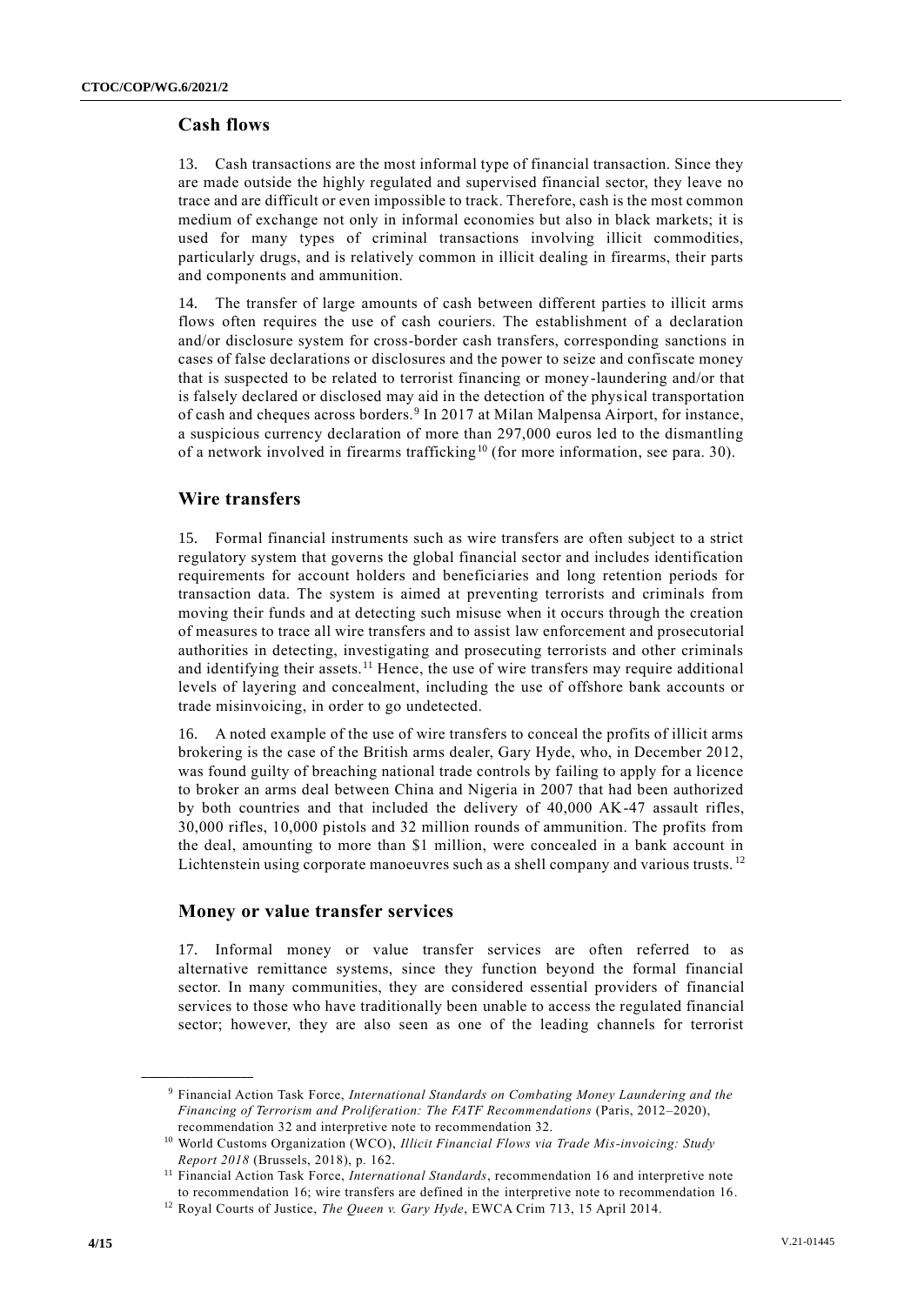financing and money-laundering.<sup>13</sup> As defined in the Financial Action Task Force Recommendations, money or value transfer services are financial services that involve the acceptance of cash, cheques, other monetary instruments or other stores of value and the payment of a corresponding sum in cash or other form to a beneficiary by means of a communication, message, transfer, or through a clearing network to which the money or value transfer service provider belongs.<sup>14</sup>

18. Informal value transfer systems such as hawala, which is primarily used in the Middle East, North Africa, the Horn of Africa and the Indian subcontinent, have been exploited by criminals to facilitate illicit arms deals. Hawala systems transfer money without moving it, by making use of a network of hawala service providers or brokers: if an individual customer wants to send money from country A to country B, the hawala service provider in country A will ask its counterpart in country B to make a payment to the beneficiary in country B. For this transaction, there is no transfer of funds between the two service providers, and the service provider in country B will use its local cash pool to make the payment. To settle the accounts, sometime in the future the service provider in country A will make a payment to a beneficiary in country A on behalf of a customer of the service provider in country B. Over a period of time, the overall net amount of transactions may reach a balance. <sup>15</sup> Because hawala systems do not rely on the highly regulated formal financial sector, these systems are particularly attractive to criminal and terrorist financiers as a means of moving or laundering criminal proceeds generated by trafficking activities.<sup>16</sup>

19. One example of the use of hawala remittance systems for illicit arms transfers relates to the arms trafficking route between Yemen and Somalia. Weapons diverted from the war in Yemen are the primary source of illicit small arms and light weapons imports to Somalia, which has been under a United Nations arms embargo since 1992.<sup>17</sup> There is a prevalence of small-scale shipments being brought by speedboats across the Gulf of Aden from the Yemeni coast to the semi-autonomous region of Puntland in northern Somalia. From there, it is believed that some of the arms are sold on by middlemen to countries such as the Central African Republic, Kenya, Mozambique, South Sudan and the United Republic of Tanzania. <sup>18</sup> In a study by the Global Initiative Against Transnational Organized Crime, 176 individual hawala transactions made from July 2014 to May 2020 and totalling over \$3.7 million were analysed. The arms traffickers were found to have used aliases, false identities, spelling variations, proxy agents and multiple mobile phone numbers to carry out the transactions that were used to settle the arms deals. Even prominent Yemeni arms suppliers were able to continue making illicit arms deals and receiving payment for them through hawala systems, despite being under United States sanctions.<sup>19</sup>

### **Transfers of virtual assets and currencies**

20. The use of virtual assets and currencies, particularly cryptocurrencies, has become an advantage in order to make payments with an increased degree of anonymity in strictly regulated environments. There are myriad definitions of the term "virtual assets". The Financial Action Task Force, for instance, defines them as a digital representation of value that can be digitally traded, or transferred, and can be

<sup>13</sup> Financial Action Task Force, *The Role of Hawala and Other Similar Service Providers in Money-Laundering and Terrorist Financing* (Paris, 2013), p. 7.

<sup>14</sup> Financial Action Task Force, *International Standards*, p. 125.

<sup>15</sup> Financial Action Task Force, *The Role of Hawala*, p. 23 ff.

<sup>16</sup> Ibid., p. 10; for a step-by-step explanation of hawala transfers of criminal proceeds, see p. 30 ff.

<sup>&</sup>lt;sup>17</sup> Jay Bahadur, "Following the money" the use of the hawala remittance system in the

Yemen–Somalia arms trade" (Geneva, Global Initiative Against Transnational Organized Crime, 2020), p. 5; the embargo was established in Security Council resolution [733 \(1992\),](https://undocs.org/S/RES/733(1992)) last updated by Council resolution [2551 \(2020\).](https://undocs.org/S/RES/2551(2020))

<sup>18</sup> Michael Horton, "Arms from Yemen will fuel conflict in the Horn of Africa", *Terrorism Monitor*, vol. 18, No. 8 (April 2020), p. 3.

<sup>19</sup> Bahadur, "Following the money".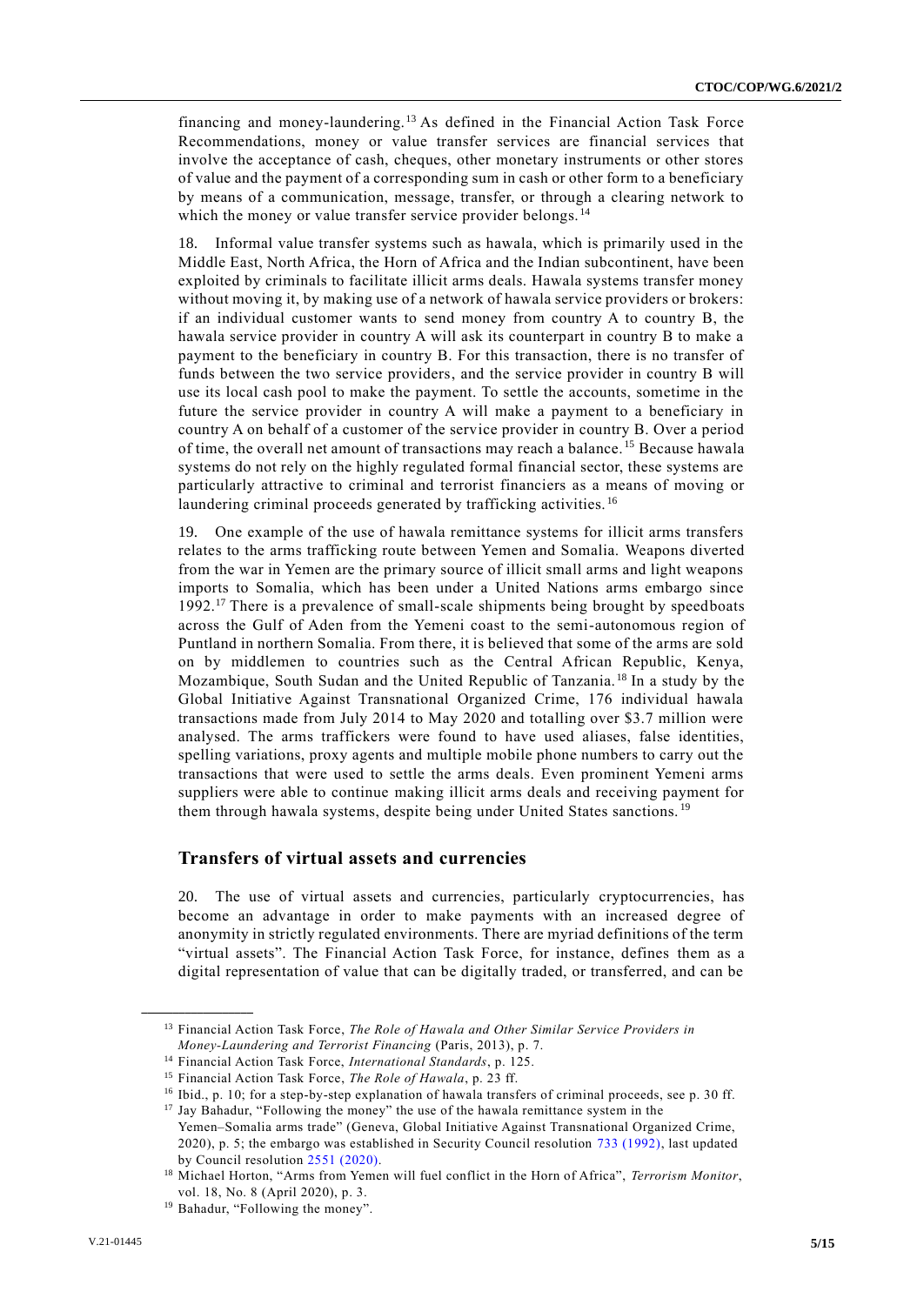used for payment or investment purposes.<sup>20</sup> A subcategory of virtual assets/currencies that has gained increasing attention over the past decade is decentralized cryptocurrencies such as Bitcoin and Ether. Cryptocurrencies ensure high levels of privacy, encryption, anonymity and pseudonymity; as a result, their illicit use in cybercrime and encrypted darknet marketplaces are well documented.<sup>21</sup> In particular, many virtual asset exchange services do not require the identification or verification of participants and therefore allow anonymous cross-border transfers that are difficult to trace back to and associate with real-world identities. Furthermore, decentralized systems lack single points of contact for law enforcement authorities to use for investigative or asset seizure purposes. <sup>22</sup>

21. The *Emerging Terrorist Financing Risks* report, published by the Financial Action Task Force in 2015, notes that law enforcement agencies are concerned about the use by terrorist organizations of virtual assets to purchase arms.<sup>23</sup> Similarly, Security Council resolution [2462 \(2019\)](http://undocs.org/S/RES/2462(2019)) and a study by the European Parliament Directorate-General for Internal Policies of the Union, published in 2018, note that terrorist groups might use virtual assets for targeted crowdfunding campaigns designed to raise funds for a variety of purposes, including the procurement of weapons.<sup>24</sup> These concerns proved to be true when, in August 2020, the United States Department of Justice announced the dismantling of three terrorist financing cyber-enabled campaigns, in one of which Al Qaida had solicited Bitcoin donations to equip terrorists with weapons.<sup>25</sup>

22. Another important aspect is the purchase of firearms through encrypted marketplaces and darknet platforms, where illicit commodities might be paid for in virtual assets. <sup>26</sup> According to the aforementioned study by the European Parliament, the detection and disruption of virtual asset transfers to settle arms purchases through the Dark Web, especially by lone actors that have no connections to established physical arms markets, poses a particularly difficult challenge to law enforcement agencies.<sup>27</sup>

#### **Barter**

**\_\_\_\_\_\_\_\_\_\_\_\_\_\_\_\_\_\_**

23. Barter refers to the direct exchange of goods or services (in the context of the present paper, firearms) for other goods or services without the use of a medium of exchange, such as money. Although barter is not a financial flow, it is addressed in this paper since it is a possible means by which arms are transferred.

24. Recently, cases involving the exchange of arms for drugs and cultural property have been reported. In the Caribbean, between 150 and 200 firearms are trafficked from Haiti to Jamaica each month in exchange for marijuana and, to a lesser extent, cocaine. An assault rifle can be exchanged for 30 pounds of marijuana, a handgun for 10 pounds of marijuana and three assault rifles for 1 kilogram of cocaine. A trafficked

<sup>20</sup> Financial Action Task Force, *International Standards*, p. 130.

<sup>21</sup> Tom Keatinge, David Carlisle and Florence Keen, *Virtual Currencies and Terrorist Financing: Assessing the Risks and Evaluating Responses* (European Parliament, Directorate-General for Internal Policies of the Union, 2018), p. 9.

<sup>&</sup>lt;sup>22</sup> Financial Action Task Force, "Virtual currencies: key definitions and potential AML/CFT risks" (Paris, 2014), p. 9.

<sup>23</sup> Financial Action Task Force, *Emerging Terrorist Finance Risks* (Paris, 2015), p. 36.

<sup>24</sup> Keatinge, Carlisle and Keen, *Virtual Currencies and Terrorist Financing*, p. 28. See also Cynthia Dion-Schwarz, David Manheim and Patrick B. Johnston, *Terrorist Use of Cryptocurrencies: Technical and Organizational Barriers and Future Threats* (Santa Monica, California, RAND Corporation, 2019), p. 7; and Security Council resolution [2462 \(2019\),](https://undocs.org/S/RES/2462(2019)) para. 20 (d).

<sup>&</sup>lt;sup>25</sup> United States Department of Justice, "Global disruption of three terror finance cyber-enabled campaigns", 13 August 2020.

<sup>26</sup> Nils Duquet and Kevin Goris, *Firearms Acquisition by Terrorists in Europe: Research Findings and Policy Recommendations of Project SAFTE* (Brussels, Flemish Peace Institute, 2018), p. 117. See also [CTOC/COP/WG.6/2020/2.](https://undocs.org/CTOC/COP/WG.6/2020/2)

<sup>27</sup> Keatinge, Carlisle and Keen, *Virtual Currencies and Terrorist Financing*, p. 37.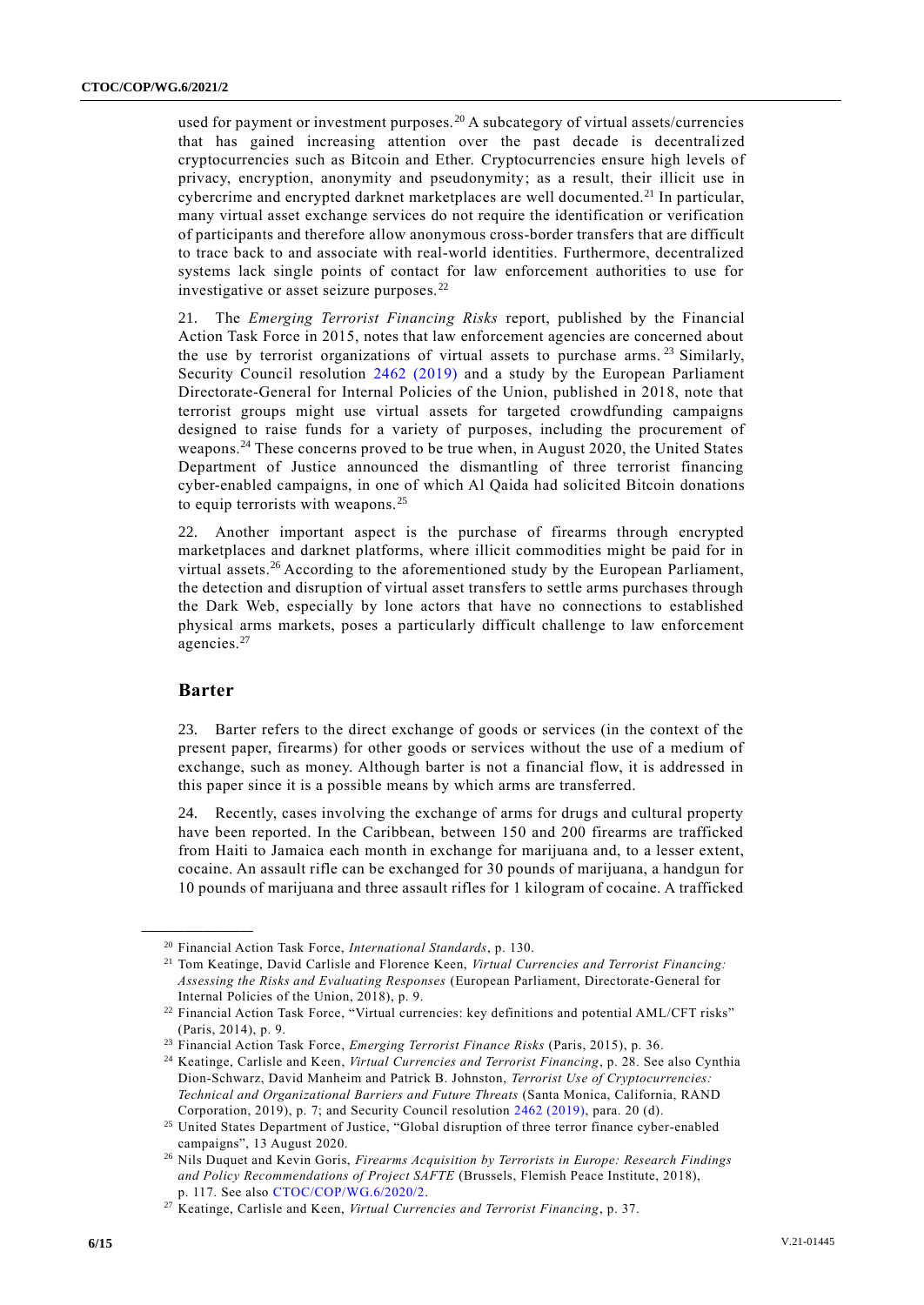handgun can be resold for \$700 in Jamaica.<sup>28</sup> In conflict zones in the Middle East and North Africa region, looted cultural property and antiquities have become a source of financing for the purchase of arms or are exchanged directly for arms. Italian organized crime groups such as the Calabrian mafia are also involved in the trade in cultural property for arms, acting as intermediaries between interested collectors of the artefacts, arms supply networks and terrorist groups and militia. <sup>29</sup> In the Niger Delta, militants have exchanged stolen oil for small arms and light weapons supplied by criminal trafficking networks, while in Liberia, weapons have been exchanged for diamonds.<sup>30</sup> These are examples of a widespread phenomenon; several reports have found empirical evidence of the use of firearms as a trading commodity in, inter alia, Bangladesh, Somalia, Yemen and the Maghreb and Sahel regions. <sup>31</sup>

# **IV. Economic dimension of illicit dealing in firearms – applicable offences**

25. To date, there is no agreed definition of the concept of illicit financial flows. However, according to the World Bank, the term generally refers to the cross-border movement of capital associated with illegal activity or, more explicitly, money that is illegally earned, transferred or used and that crosses borders. It extends to three main areas: the acts themselves are illegal (e.g., corruption, tax evasion); the funds are the result of illegal acts (e.g., smuggling and trafficking in minerals, wildlife, drugs and people); or the funds are used for illegal purposes (e.g., financing of organized crime).<sup>32</sup> In a regional meeting on the measurement of illicit financial flows related to criminal activities, held in Mexico City in November 2018, experts identified two key types of illicit financial flows: (a) income-generating operations linked to illicit activities, such as illicit firearms trafficking and related crime; and (b) incomemanagement operations to invest or consume illicitly generated income.<sup>33</sup>

26. Although the economic dimension of illicit dealing in firearms is often neglected, all three areas of illicit financial flows play a significant role in the context of illicit arms flows. In cases of diversion of firearms, there is widespread bribery of customs and arms control authorities; in cases of illicit trafficking in or manufacture of firearms, the funds are the result of illegal acts; and in cases of the supply of firearms to organized criminal or terrorist groups, the funds are used for illegal purposes.

<sup>28</sup> Seth Robbins, "Jamaica and Haiti swap drugs and guns", InSight Crime, 23 June 2020.

<sup>&</sup>lt;sup>29</sup> Marc-André Renold, "The legal and illegal trade in cultural property to and throughout Europe: facts, findings and legal analysis" (Geneva, Art-Law Centre, University of Geneva, 2018), p. 6; Aryn Baker and Majdal Anjar, "Syria's looted past: how ancient artifacts are being traded for guns", TIME, 12 September 2012; Domenico Quirico, "How to buy antiquities looted by ISIS from an Italian mobster" (*La Stampa*, 18 October 2016).

<sup>30</sup> Intergovernmental Action Group against Money Laundering in West Africa, *The Nexus between Small Arms and Light Weapons and Money Laundering and Terrorist Financing in West Africa* (Dakar, 2013), p. 27 ff.

<sup>31</sup> See with further references, Reinier Bergema, Tanya Mehra and Méryl Demuynck, "The use of small arms and light weapons by terrorist organizations as a source of finance" (The Hague, International Centre for Counter-Terrorism, 2020), p. 7.

<sup>32</sup> World Bank, "Illicit Financial Flows (IFFs)", 7 July 2017; Similar concepts used by the United Nations, *World Economic Situation and Prospects 2016*, p. 103 (see footnote 19); and Organization for Economic Cooperation and Development, Policy Coherence for Sustainable Development, "Thematic module on illicit financial flows" (Paris, 2015), p. 3.

<sup>&</sup>lt;sup>33</sup> United Nations Office on Drugs and Crime (UNODC), Report on the Joint Regional Technical Meeting on Measuring Illicit Financial Flows Related to Criminal Activities for Sustainable Development Goal Indicator 16.4.1, held in Mexico City from 20 to 22 November 2018, p. 3; Bromley Caparini and Malaret, "Measuring Illicit Arms and Financial Flows", p. 6 (see footnote 8).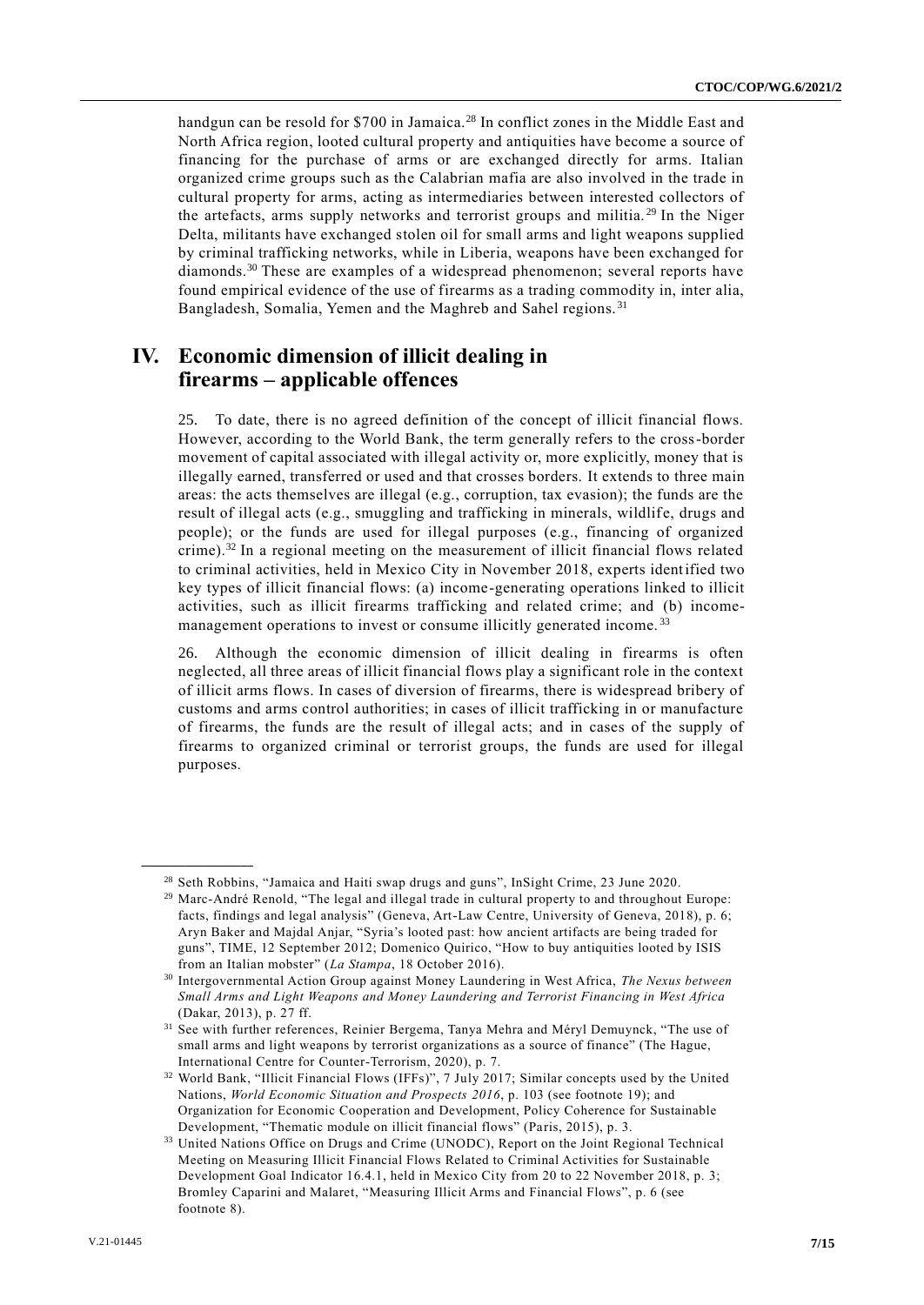## **A. Money-laundering**

27. Money-laundering is a by-product of many illicit activities that generate profits, such as illicit dealing in firearms, their parts and components and ammunition. Money-laundering, in the conventional sense, is the process of turning "dirty" money into "clean" money by concealing its illicit origin and integrating it into the legitimate economy through apparently legitimate transactions. Pursuant to article 6 (2) (b) of the Organized Crime Convention, in conjunction with article 1 (3) of the Firearms Protocol, the offences of illicit manufacturing of and trafficking in firearms, their parts and components and ammunition, as well as the tampering with markings on firearms that States Parties to the Protocol are required to establish (art. 5 (1) of the Firearms Protocol) should be considered predicate offences for money-laundering. Review of implementation of the United Nations Convention against Corruption has found the most common challenge in the implementation of the offence of money-laundering to be the "non-inclusion as predicate offences of all offences established in accordance with the Convention, whether committed within or outside the jurisdiction of the State party in question".<sup>34</sup> Efforts to broaden the scope of predicate offences should also take into account the inclusion of illicit firearms trafficking and additional firearms-related crime, in case those are not covered.

28. Money-laundering typically involves three steps, namely, the placement, layering and integration of funds. First, the funds are introduced into the legitimate financial system ("placement"); next, complex financial transactions are carried out to camouflage the illegal source of the cash ("layering"); and lastly, legitimate assets can be purchased using the illicit funds ("integration").

#### **Money-laundering in the context of illicit arms flows**

29. In the context of firearms-related criminality, every instance in which the proceeds of illicit dealing in firearms are moved from one bank account, place or jurisdiction to another or converted from one form or type to another can constitute the offence of money-laundering. For instance, in November 2020, Spanish police and the Spanish Tax Agency, in cooperation with the European Union Agency for Law Enforcement Cooperation, dismantled a large organized criminal group involved in illicit arms transfers to conflict zones in North Africa and the Middle East. Seven suspects were arrested and property worth 10 million euros was seized. in order to launder the proceeds of the illicit arms deals, the group had set up a complex money-laundering scheme that enabled them to invest the proceeds in real estate and legal businesses. The proceeds were first sent to tax havens and countries with lower financial accountability, from where they were transferred to bank accounts in Europe – mainly Switzerland and the United Kingdom of Great Britain and Northern Ireland – and then to Spain, where they were introduced into legal commercial activities.<sup>35</sup>

30. Another case of particular interest was operation "Liquid Gold", coordinated by the Judicial Authority in Milan, which led to the dismantling of a transnational criminal association that had been operating in Italy and abroad as an international clearing house for illegal money transfer services, including in cases of illicit arms trafficking. After an individual, who was later identified as a cash courier, submitted a suspicious currency declaration for the possession of 297,000 euros at Milan Malpensa Airport, evidence was found in the seized mobile telephone that the individual could be involved in illegal transfers of cash linked to violent extremism. Follow-up investigations identified the network, which had transferred through hawala systems considerable amounts of illegal funds, amounting to at least 10 million euros, from drug trafficking, arms trafficking and migrant smuggling. A

<sup>34</sup> UNODC, *State of Implementation of the United Nations Convention against Corruption: Criminalization, Law Enforcement and International Cooperation* (Vienna, 2017), p. 77.

<sup>35</sup> European Union Agency for Law Enforcement Cooperation (Europol), "Traffickers supplying conflict zones with weapons and explosives disarmed in Spain", press release, 14 November 2020.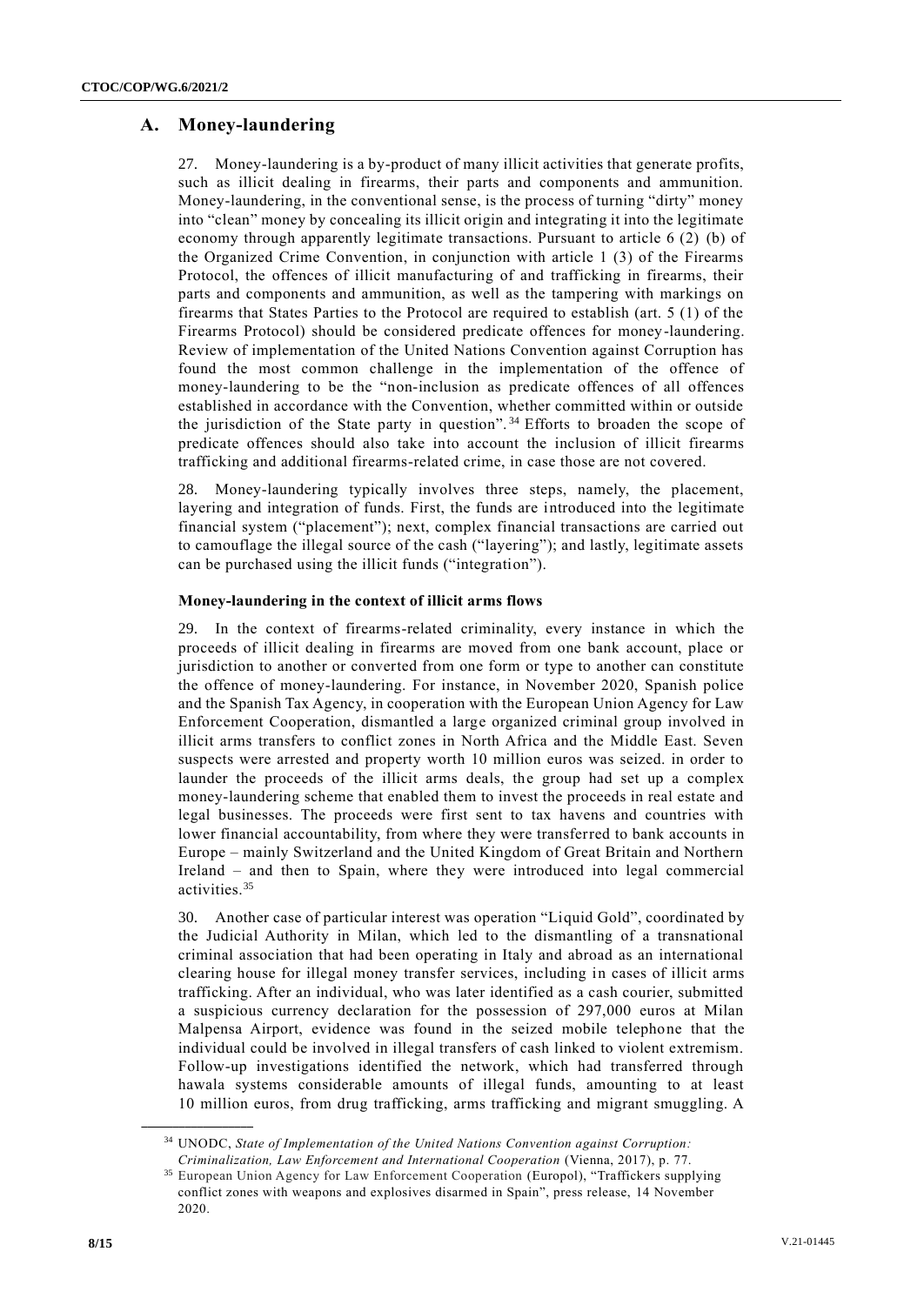total of 13 arrest warrants were executed for criminal association for the purpose of committing money-laundering and for providing unlawful payment services. <sup>36</sup> Even if the predicate offence of illicit firearms trafficking cannot satisfactorily be proven, the offence of money-laundering can constitute an avenue for bringing perpetrators to justice. In 2004, for instance, a Belgian court convicted eight people for the smuggling of diamonds in violation of United Nations sanctions and for money-laundering, when the offence of trafficking in arms to Liberia in violation of a United Nations embargo could not be proved.<sup>37</sup>

31. The offence of money-laundering is not limited to the laundering of money, but covers the laundering of proceeds of crime more generally. It also applies to cases in which individuals intentionally acquire, possess or use firearms that were previously illicitly trafficked or manufactured (art. 6 (1) (b) (i) of the Organized Crime Convention; art. 23 (1) (b) (i) of the Convention against Corruption), even if the act of acquiring, possessing or using the illicit items is itself not a criminal offence, for example, because the illicit possession of firearms is not considered a criminal offence in the relevant national legislation.

32. Since illicit arms flows often also involve transnational financial flows, trade misinvoicing in particular might constitute a relevant form of money-laundering at the layering stage, as a means of concealing payment for illicit firearms shipments. Trade-based money-laundering is the process of disguising the proceeds of crime and moving value through trade transactions in an attempt to legitimize the proceeds' illicit origins. In practice, this can be achieved through the misrepresentation of the price, quantity or quality of imports or exports. To that end, the buyer of illicit arms could sell an under-invoiced commodity to the dealer in return for the arms. Trade misinvoicing can also be combined with actual trafficking activities, if the seller of illicit firearms hides the arms in a shipment of legally traded commodities or declares only a portion of the (legal) arms shipment and, at the same time, over-invoices the export to receive payment for the illicit arms.<sup>38</sup> Trade-based money-laundering or trade misinvoicing in the context of illicit arms transfers will often meet the criterion for the offence of money-laundering set out in article  $6(1)(a)(ii)$  of the Organized Crime Convention, namely, the concealment or disguise of the true nature, source, location, disposition, movement or ownership of or rights with respect to property, knowing that such property is the proceeds of crime.

#### **B. Corruption**

**\_\_\_\_\_\_\_\_\_\_\_\_\_\_\_\_\_\_**

33. Corruption is widespread in both the legal<sup>39</sup> and illicit arms trade. At a quadrilateral meeting held in Mexico in 2019, experts considered the need to address the central and enabling role of corruption in various forms of firearms diversion to illicit markets and to apply strict and globally harmonized anti-corruption frameworks to support firearms control and transfer regimes, with a view to mitigating corruption risks related to the theft or loss of firearms from government stocks, as well as in firearms-related transactions.

34. The Convention against Corruption and article 8 of the Organized Crime Convention require State parties to establish or consider establishing criminal offences to cover a wide range of acts of corruption, with some differences between the two instruments. These offences include bribery of national or foreign public officials; embezzlement, misappropriation or other diversion of property by a public official; and illicit enrichment. In addition, they cover various acts of corruption that

<sup>36</sup> WCO, *Illicit Financial Flows via Trade Mis-invoicing*, p. 162 (see footnote 10).

<sup>37</sup> Holger Anders and Alex Vines, "Sanctions and Enforcement" in *Developing a Mechanism to Prevent Illicit Brokering in Small Arms and Light Weapons: Scope and Implications* (United Nations publication, 2006), p. 112 ff.

<sup>38</sup> For more details on trade misinvoicing, see WCO, *Illicit Financial Flows via Trade Mis-invoicing*.

<sup>39</sup> On the general issue of corruption in legal arms trade, see Andrew Feinstein, *The Shadow World: Inside the Global Arms Trade* (New York, Farrar, Straus and Giroux, 2011).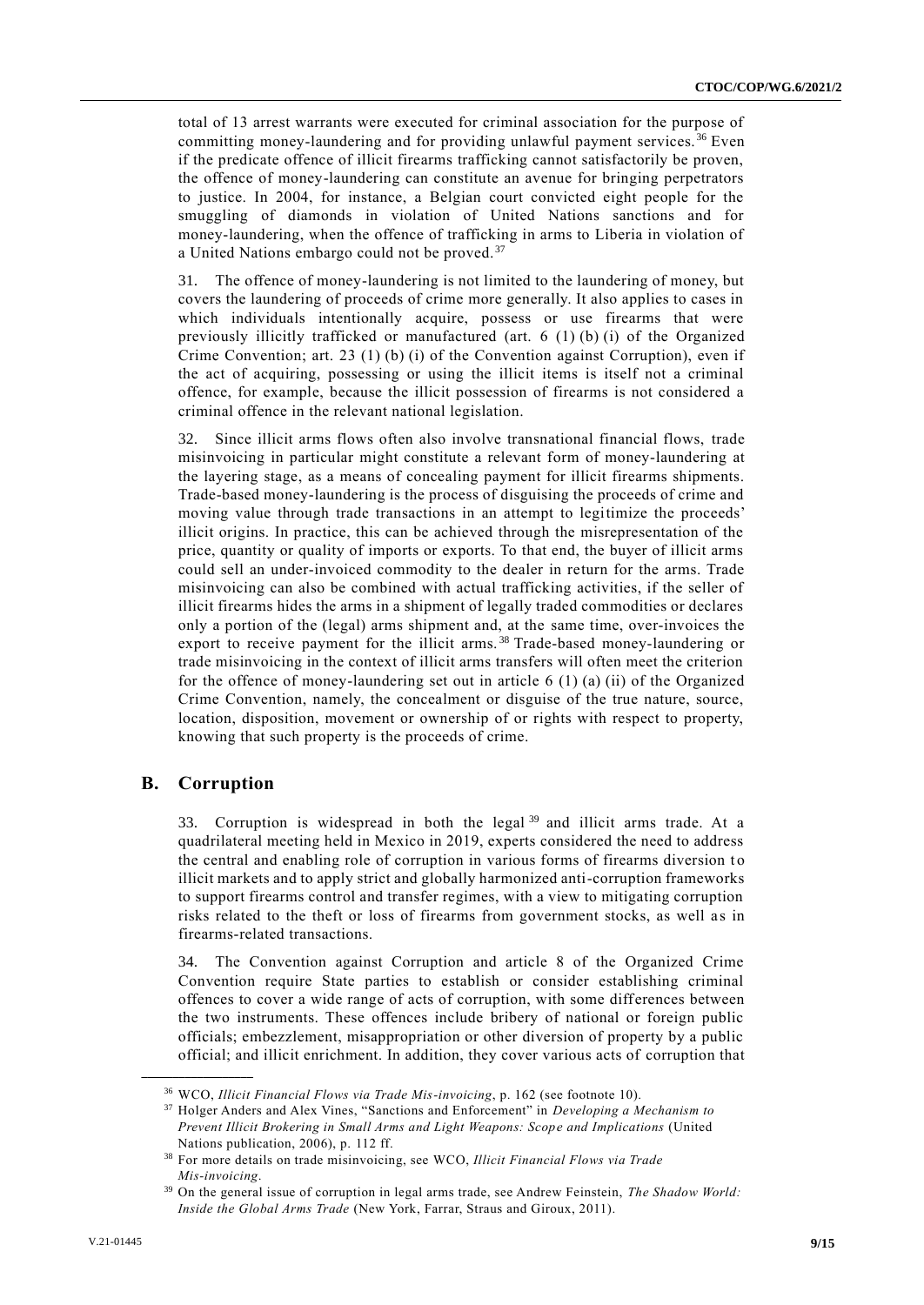can be instrumental in the facilitation of illicit arms flows and the ability of offenders to protect themselves and their illicit gains.

#### **Corruption in the context of illicit arms flows**

35. Active and passive bribery of national and foreign public officials can take place at many stages of illicit arms flows. The offences require that an undue advantage be promised, offered or given to or solicited or accepted by the public official to induce the official to "act or refrain from acting in the exercise of his or her official duties". <sup>40</sup> In the context of illicit arms flows, these duties may include (a) border control measures, such as the conduct of patrols, checks and screening and the checking of transportation, import, export and transfer documentation and authorizations; (b) investigative measures, such as the duty to conduct investigations ex officio into suspected illicit arms flows and to follow up on all existing evidence; and (c) arms control measures, such as the issue and verification of all kinds of documentation, authorizations and licences, including for the manufacture, ownership, sale and transfer, or the proper management of stockpiles of, seized and confiscated firearms and firearms in official custody. A public official who solicits or accepts a bribe in relation to these duties would commit the offence of passive bribery.

36. The question then arises as to whether acts of bribery carried out to obtain legal authorizations and licences related to dealing in firearms could be addressed in the context of illicit arms flows. In other words, to the extent that acts of corruption may invalidate such authorizations and licences (art. 34 of the Convention against Corruption), could an otherwise legal transfer be regarded as illicit trafficking (in the form of unauthorized dealing) as defined by article 3 (e) of the Firearms Protocol? Although the final result will always depend on the specific details of each case, it could, on the one hand, be argued that once an authorization or licence is provided, even if obtained by corrupt means, it legalizes dealings with the firearms within its scope. On the other hand, the Legislative Guides for the Organized Crime Convention explicitly state that the trafficking offence set out in article  $5(1)$  (b) of the Firearms Protocol should "include cases where licences were not validly issued [… and] where conditions precedent for the activity on which the licence was contingent had not been met".<sup>41</sup>

37. Article 19 of the Convention against Corruption criminalizes the performance of or failure to perform an act, in violation of laws, by a public official in the discharge of his or her functions, for the purpose of obtaining an undue advantage. According to the interpretative notes, this offence may encompass various types of conduct, including improper disclosure by a public official of classified or privileged information, <sup>42</sup> and may therefore include the disclosure of information regarding border control operations or investigative measures to arms trafficking networks.

38. The offence of embezzlement, misappropriation or other diversion of property or "other thing of value" by a public official (art. 17 of the Convention against Corruption) is of most relevance in the context of the corrupt diversion of firearms under official custody, including from stockpiles of seized, confiscated, lost, found and surrendered firearms, as well as the diversion of service firearms. In many cases, employees or owners of establishments responsible for maintaining stockpiles, as well as corrupt officials, sell or lend State-held firearms to end users for illicit purposes, particularly in the context of conflicts or major political crises or transitions. <sup>43</sup>

<sup>40</sup> Article 15 of the United Nations Convention against Corruption; *Legislative Guide for the Implementation of the United Nations Convention against Corruption*, 2nd revised ed. (2012), para. 199.

<sup>41</sup> *Legislative Guides for the Implementation of the United Nations Convention against Transnational Organized Crime and the Protocol Thereto*, part four (United Nations Publication, 2004), para. 211.

<sup>42</sup> [A/58/422/Add.1,](https://undocs.org/A/58/422/Add.1) para. 31.

<sup>43</sup> Owen Greene and Elizabeth Kirkham, *Preventing Diversion of Small Arms and Light Weapons: Issues and Priorities for Strengthened Controls: Biting the Bullet Policy Report* (London,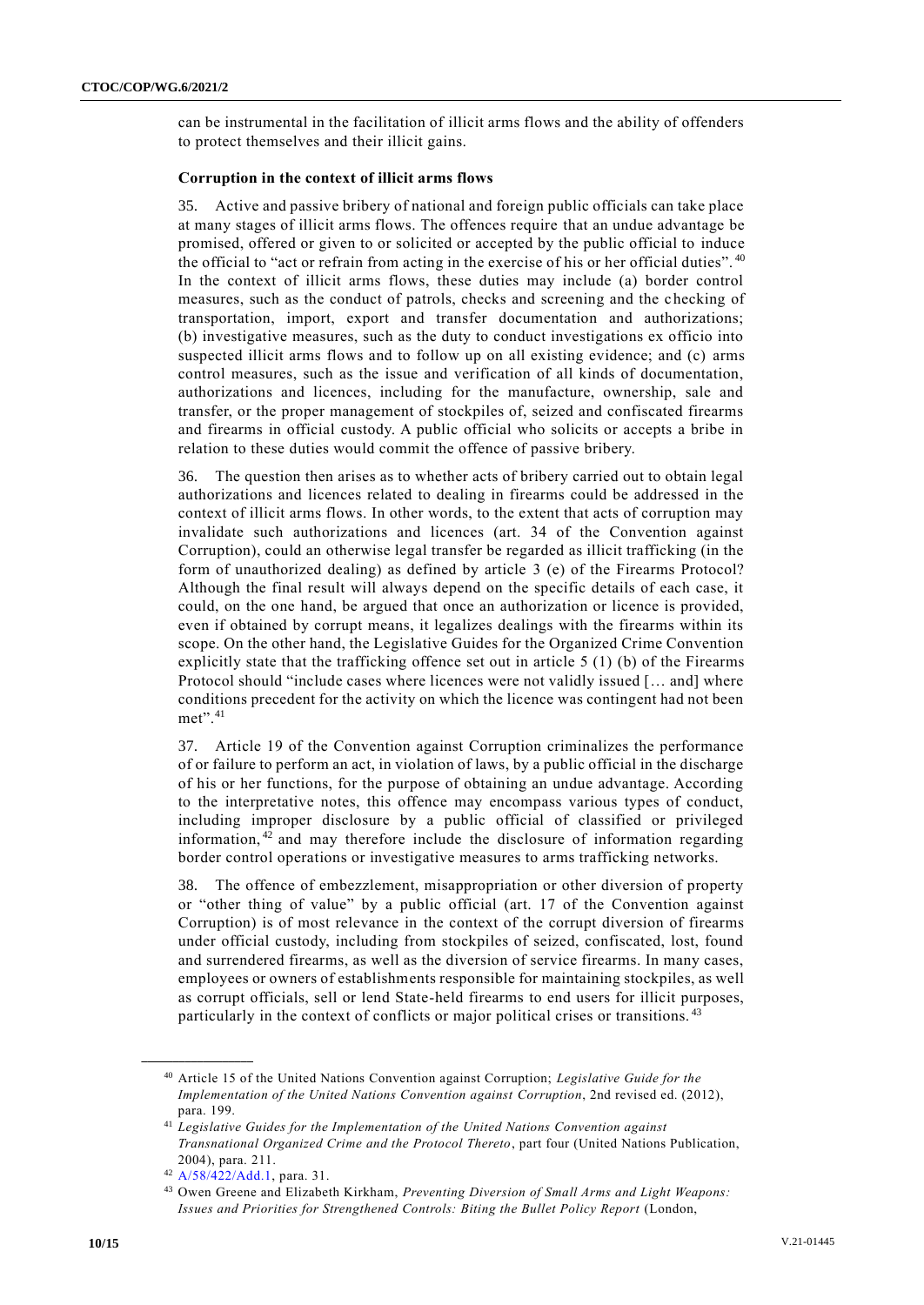39. By introducing the non-mandatory offence of illicit enrichment (article 20 of the Convention against Corruption), the drafters of the Convention acknowledged the difficulty often faced by prosecutors in proving that a public official has solicited or accepted bribes or profited from other acts of corruption. Accordingly, in cases where the increase in a public official's assets is disproportionate to his or her lawful income, the official could be prosecuted for illicit enrichment. <sup>44</sup> In the context of illicit arms flows, arms control or customs officials could be investigated and prosecuted for the offence of illicit enrichment if disproportionate investments or changes in their lifestyle are observed, even in the absence of proof of bribes.

#### **C. Terrorist Financing**

40. Terrorists rely on firearms to control their territory, carry out attacks and engage in a range of revenue-generating activities, including various types of trafficking and other crimes such as extortion and kidnapping for ransom. They also use arms as a lucrative trafficking commodity to fund their operations. In its resolution [1372](http://undocs.org/S/RES/1372(2001))  [\(2001\),](http://undocs.org/S/RES/1372(2001)) the Security Council decided that all States must prevent and suppress the financing of terrorist acts and refrain from providing any form of support to entities or persons involved in terrorist acts, including by eliminating the supply of weapons to terrorists. Furthermore, the Council noted with concern the close connection between international terrorism and transnational organized crime, including illegal arms trafficking.<sup>45</sup> Building on this resolution, in 2017 the Council recognized the need to address illicit trafficking in small arms and light weapons, in particular to terrorists, and urged Member States to ensure the ability to take appropriate legal actions against those knowingly engaged in providing terrorists with weapons. <sup>46</sup>

41. The supply of weapons, including firearms, to terrorists is closely linked to terrorist financing. While money-laundering is the process by which dirty money is made to appear clean, terrorist financing most often, if not always, involves the use of clean money for nefarious purposes, including weapons purchases.<sup>47</sup>

42. According to article 2 (1) of the International Convention for the Suppression of the Financing of Terrorism and the interpretive note to Financial Action Task Force recommendation 5, the offence of terrorist financing extends to any person who wilfully provides or collects funds or other assets, whether from a legitimate or illegitimate source, to be used: (a) to carry out a terrorist act or acts; (b) by a terrorist organization; or (c) by an individual terrorist.<sup>48</sup> The Financial Action Task Force considers the term "funds or other assets" to encompass licit and illicit firearms. <sup>49</sup>

#### **Terrorist financing in the context of illicit arms flows**

43. Illicit arms flows can be linked to terrorist financing in three ways: (a) the proceeds of illicit dealing in firearms can be used to support and finance terrorists, including in the form of the payment of fees or "taxes" to traffic firearms through territory controlled by terrorists;<sup>50</sup> (b) terrorists engage in illicit dealing in firearms

Saferworld; Bradford, University of Bradford, 2009), p. 13; see also Stuart Casey-Maslen and others, eds., "Article 11: Diversion", in *The Arms Trade Treaty: A Commentary* (Oxford, Oxford University Press, 2016), para. 11.23.

<sup>44</sup> *Legislative Guide for the Implementation of the United Nations Convention against Corruption*, 2nd revised ed., p. 96.

 $45$  Security Council resolution [1373 \(2001\),](https://undocs.org/S/RES/1373(2001)) paras. 1 (a) and 2 (a).

<sup>46</sup> Security Council resolution [2370 \(2017\),](https://undocs.org/S/RES/2370(2017)) paras. 5–6.

<sup>47</sup> Financial Action Task Force, "Operational issues financial investigations guidance" (Paris, 2012), p. 15.

<sup>48</sup> Financial Action Task Force, *International Standards*, interpretive note to recommendation 5.

<sup>49</sup> See the definition of "funds or other assets" in the *International Standards*, p. 124.

<sup>50</sup> Financial Action Task Force, Intergovernmental Action Group against Money Laundering in West Africa and Action Group against Money-Laundering in Central Africa, *Terrorist Financing in West and Central Africa* (Paris, 2016), p. 19 ff.; citing Kathleen Caulderwood, "Drugs and money in the Sahara: how the global cocaine trade is funding North African Jihad" International Business Times, 6 May 2015; Mark Shaw and Tuesday Reitano, "The political economy of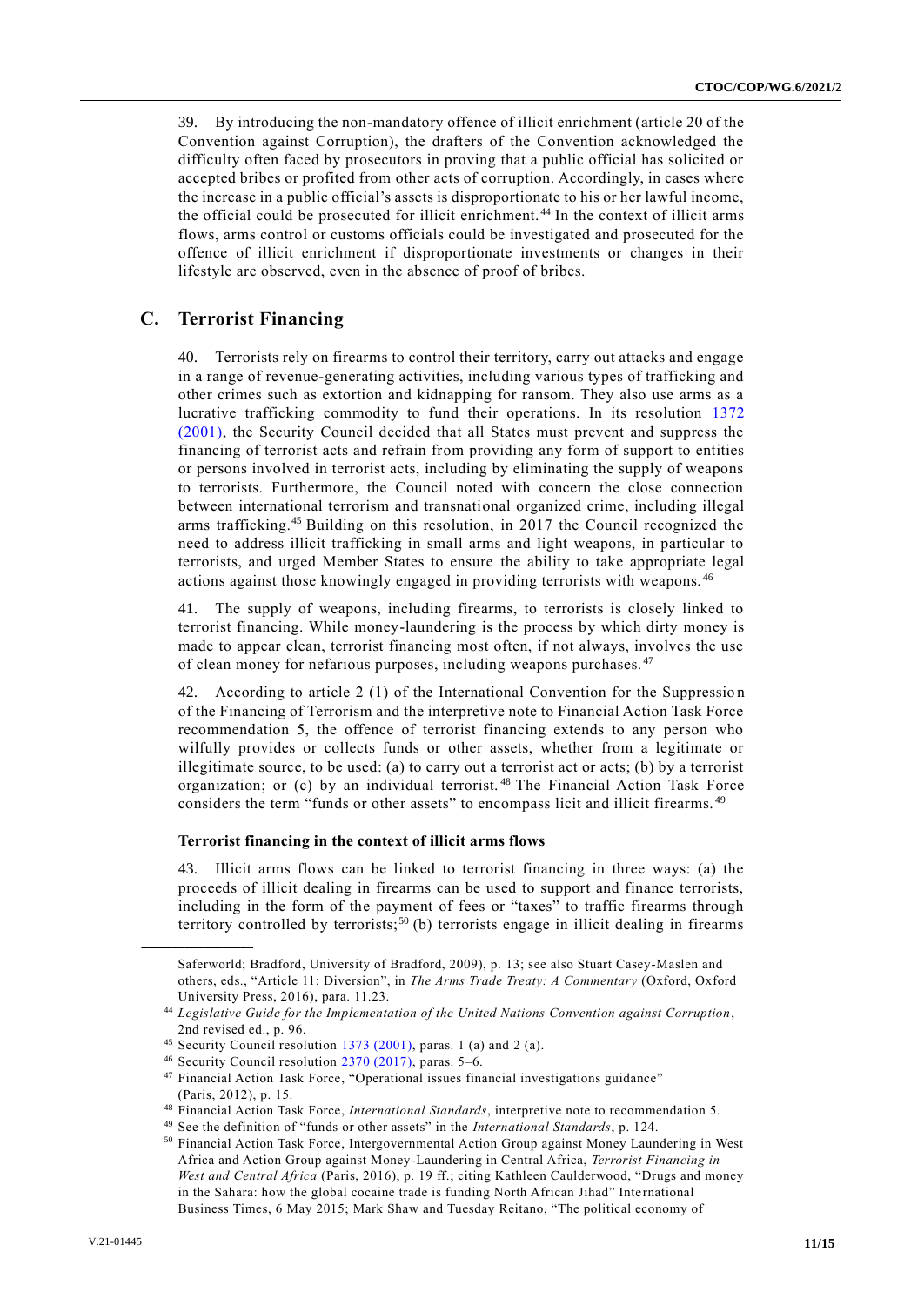themselves and profit directly from these activities; and (c) terrorists are supplied with firearms. Research shows that terrorists often participate on both sides of illicit arms transfers and the accompanying financial flows, either as end users or suppliers, depending on the specific circumstances. Firearms can be used to carry out an attack (direct use) or for the purposes of extortion, taxation or kidnapping for ransom (indirect use/financing). They can also serve as a trafficking commodity (direct trafficking/financing) and, lastly, enable terrorist organizations to facilitate the trafficking activities of others (indirect trafficking) through their control of trafficking routes. Although terrorists have reportedly made use of firearms as a source of terrorist financing through all of the aforementioned modalities, the indirect use of firearms seems to be more common, as it enables terrorist organizations to collect taxes and transit fees and carry out robberies, extortion and kidnapping for ransom. The rise of Islamic State in Iraq and the Levant is perhaps the most salient example.<sup>51</sup>

# **V. Expanded investigations into illicit financial and arms flows and related crimes**

44. Firearms investigations involve the collection, collation and analysis of all available information with a view to prosecuting firearms-related crimes and depriving petty criminals, organized trafficking networks and terrorists of the proceeds and instrumentalities of crime, including illicit firearms. Empirical evidence shows that financial investigations and investigations into firearms-related crimes can be interchangeable entry points for identifying the sources of illicit arms and dismantling the trafficking networks involved. For example, experts at the quadrilateral meeting held in Mexico in 2019 indicated that they considered firearms smuggling to be an economic, profit-oriented activity that was addressed under existing legal instruments and frameworks through the conduct of financial investigations into firearms-related transactions and asset recovery. In addition, the European Commission has expressed its support for the use of financial investigation and criminal analysis techniques as standard in law enforcement investigations into all cases of serious and organized crime in all member States.<sup>52</sup>

### **A. International legal framework and recommendations**

45. International legal frameworks have not explicitly built bridges between financial investigations and investigations into firearms-related crimes. However, the Financial Action Task Force recommendations outline valuable investigative approaches that can be taken into account in investigations into illicit arms flows. Recommendation 30 explicitly recommends that law enforcement authorities develop a proactive parallel financial investigation when pursuing money-laundering, associated predicate offences (including illicit firearms trafficking) and terrorist financing. The interpretive note to the recommendation further clarifies that law enforcement investigators or public prosecutors of the predicate offence, for example illicit firearms trafficking, should either be authorized to pursue the investigation of any related money-laundering and terrorist financing offences during a parallel investigation, or be able to refer the case to another agency to follow up with such investigations. These financial investigations, conducted alongside or in the context of criminal investigations into illicit arms flows, are aimed at identifying the extent of criminal networks and/or the scale of criminality; identifying and tracing the proceeds of crime, terrorist funds or any other assets, including illicit firearms, that

trafficking and trade in the Sahara: instability and opportunities", Sahara Knowledge Exchange (Washington, D.C., World Bank, 2014), p. 32 ff.

<sup>51</sup> Bergema, Mehra and Demuynck, "The use of small arms and light weapons", p. 3 (see footnote 31).

<sup>52</sup> European Commission Directorate General for Migration and Home Affairs, *Financial Investigations*.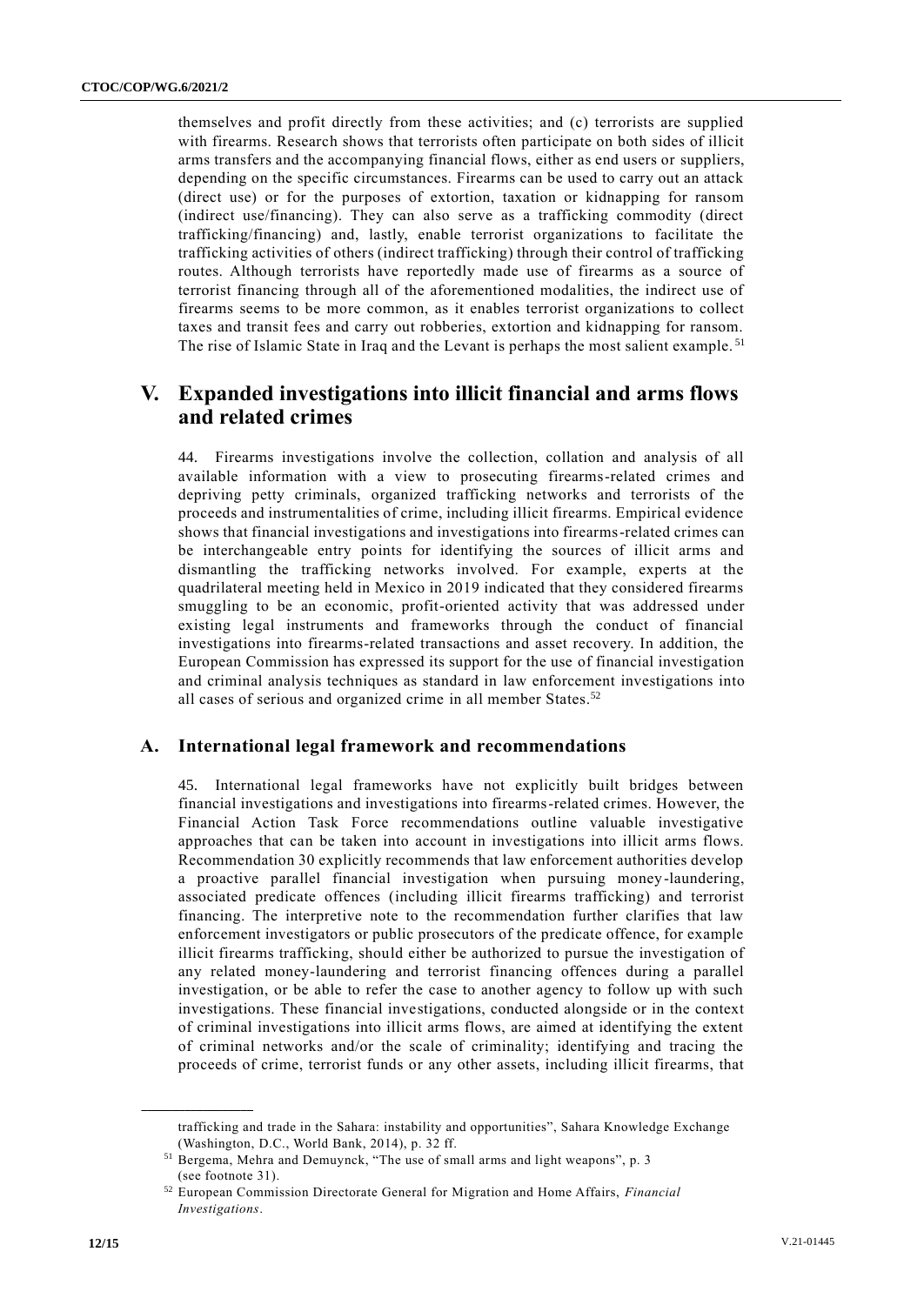may become subject to confiscation; and developing evidence that can be used in criminal proceedings.<sup>53</sup>

46. In its resolution [2482 \(2019\),](http://undocs.org/S/RES/2482(2019)) the Security Council, addressing the interlinkages between terrorism and organized crime, called upon Member States to intensify and accelerate the timely exchange of relevant operational information and financial intelligence and to develop the expertise of their financial intelligence units to analyse financial intelligence of suspected activity of organized crimes that support terrorism,<sup>54</sup> which may include the illicit supply of firearms to terrorists.

### **B. Financial investigation for the purpose of investigating and prosecuting firearms-trafficking and related forms of crime**

47. The inclusion of financial investigations in investigations into illicit arms flows may strengthen criminal justice responses in the following three ways: (a) the financial intelligence can provide criminal justice authorities with a clearer picture of the relevant criminal conducts and possible perpetrators involved; (b) the paper trail can contain important evidence to build a case; and (c) financial investigations and a functioning asset recovery/forfeiture system can help to deprive criminals of illicitly gained assets resulting from illicit arms flows. Confiscated proceeds could be reinvested in efforts to counter illicit firearms trafficking offences at the national and international levels.

48. The simultaneous tracing of seized firearms and tracking of firearms-related financial transactions can be a crucial step in identifying the point of diversion of illicit firearms and can help to dismantle the trafficking networks involved. Parallel financial investigations should be closely linked to or fully integrated into criminal investigations into illicit arms flows, because the two investigative approaches can mutually reinforce each other when new investigative leads arise. 55

49. At the seventh meeting of the Working Group on Firearms, a panellist stressed that every investigation into firearms should focus on three aspects: the weapon, the individuals involved and the money. To that end, standard operating procedures or investigative protocols can guide structured investigations into illicit assets, illicit enrichment and money-laundering in the context of firearms trafficking cases. In Spain, for example, the conspicuous accumulation of assets by a licensed firearms vendor led to the dismantling of an illicit firearms trafficking scheme operated by that individual.<sup>56</sup> The seizure of an illicit firearm should lead to an investigation into illicit arms flows; proactive, intelligence-led investigations should also be launched on the basis of suspicious transaction reports and national risk assessments. Information contained in suspicious transaction reports can provide further information for or complement existing firearms investigations by helping investigators to connect other pieces of information, such as information on where the proceeds of criminal activity or funds are located, when and where those funds are moved and what methods are being utilized. In addition, terrorist financing risk assessments can provide an intelligence base covering all aspects of how funds and other assets (including firearms) are raised, moved, stored and used by terrorists and their facilitation networks.<sup>57</sup>

50. Financial transactions in the context of illicit arms flows leave a paper trail that can lead back to arms supply networks and can be followed to identify those involved at various stages of the arms flow, the location of evidence, the sources of illicit arms and the modalities used. In addition, such investigative measures may help to connect the dots between ostensibly independent actors, provide insight into the hierarchy of criminal organizations and establish the existence of previously unknown criminal conduct. Given the fact that financial investigations and criminal investigations into

<sup>53</sup> Ibid., interpretive note to recommendation 30.

<sup>54</sup> Security Council resolution [2482 \(2019\),](https://undocs.org/S/RES/2482(2019)) paras. 2 and 15 (d); see also Council resolution [2462 \(2019\).](https://undocs.org/S/RES/2462(2019))

<sup>55</sup> Financial Action Task Force, "Operational Issues", p. 7 ff.

<sup>56</sup> See [CTOC/COP/WG.6/2020/4,](https://undocs.org/CTOC/COP/WG.6/2020/4) para. 19.

<sup>57</sup> Financial Action Task Force, *Terrorist Financing Risk Assessment Guidance* (Paris, 2019), p. 9.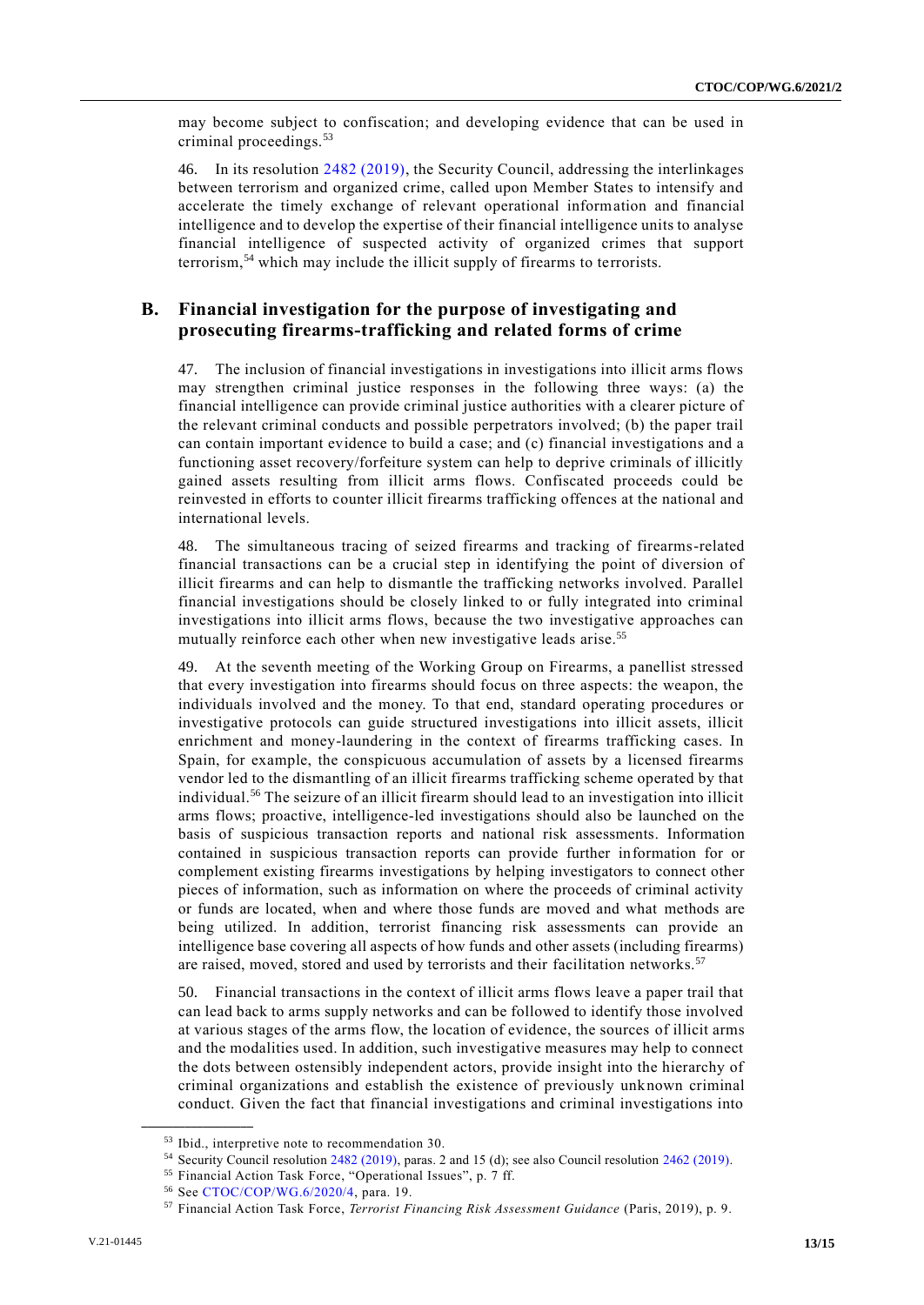firearms-related crime can have interchangeable entry points, the relevant domestic criminal justice authorities and financial intelligence units should undertake financial investigations while ensuring close coordination and collaboration. This implies two things: firstly, follow-up investigations after the seizure of firearms may lead to financial investigations that reveal complex money-laundering schemes or investigations into illicit enrichment that may identify illicit firearms trafficking activities; and secondly, financial investigations should be carried out into all those involved in arms supply.<sup>58</sup>

51. Furthermore, the intelligence and evidence collected by following the paper trail provides prosecutors with a solid basis on which to prosecute cases, drawing on concrete facts and circumstances. In cases of arms trafficking in particular, which may involve different intermediaries, dealers, couriers and brokers, financial transactions can be shown in a logical and sequential order by identifying the financial flows between the different actors. In tangible terms, the interpretive note to Financial Action Task Force recommendation 30 suggests that countries consider taking measures to postpone or waive the arrest of suspected persons and/or the seizure of money for the purpose of identifying further suspects or gathering further evidence.<sup>59</sup> This is in line with resolution 9/2 of the Conference of the Parties, in which the Conference called upon States parties to identify the origin of recovered, seized, confiscated, collected and found firearms in order to detect possible forms of trafficking, as well as to use tracing results to conduct in-depth criminal investigations on illicit trafficking in firearms, including parallel financial or other investigations. All too often, suspects are instead simply charged with illicit firearms possession.

52. Lastly, proactive financial investigations may lead to the detection of previously unknown proceeds of illicit arms flows currently under investigation, thus enabling their seizure and confiscation. Immediate action during the investigation phase is often crucial in order to prevent illegal profits from infiltrating the legal economy. <sup>60</sup> To that end, States parties should empower their courts or other competent authorities to order that bank, financial or commercial records be made available or be seized for the purposes of facilitating the identification, freezing and confiscation of proceeds of crime (art. 12 (6) of the Organized Crime Convention; art. 31 (7) of the Convention against Corruption).

53. Financial investigations in the context of illicit arms flows can require close cooperation and spontaneous information exchange at the national and international levels between various authorities, including customs, arms control agencies, financial regulators and supervisors, financial intelligence units, tax authorities, law enforcement and prosecutors. To that end, multidisciplinary groups or task forces that bring together expertise from different investigative backgrounds should be established as standing bodies or on an ad hoc basis. In order to gain a clear understanding of the arms flows under investigation, these multidisciplinary teams can analyse bank accounts and credit card receipts of and financial transactions between suspects, brokering fees, shipping costs, company and tax records and mobile telephone data.

## **C. Confiscation and non-conviction-based confiscation**

54. In accordance with article 6 of the Firearms Protocol, firearms, their parts and components and ammunition that have been illicitly manufactured or trafficked must be seized and confiscated. In addition, article 12 (1) and (2) of the Organized Crime Convention and article 31 (1) and (2) of the Convention against Corruption require States parties to adopt measures to enable the identification, tracing, freezing, seizure or confiscation of proceeds of crime in a general sense. In the case of illicit arms

<sup>58</sup> Financial Action Task Force, "Operational issues", p. 6 ff.

<sup>59</sup> Ibid., p. 10; see also Financial Action Task Force, *International Standards*, interpretive note to recommendation 30.

<sup>60</sup> Financial Action Task Force, "Operational issues", p. 8.